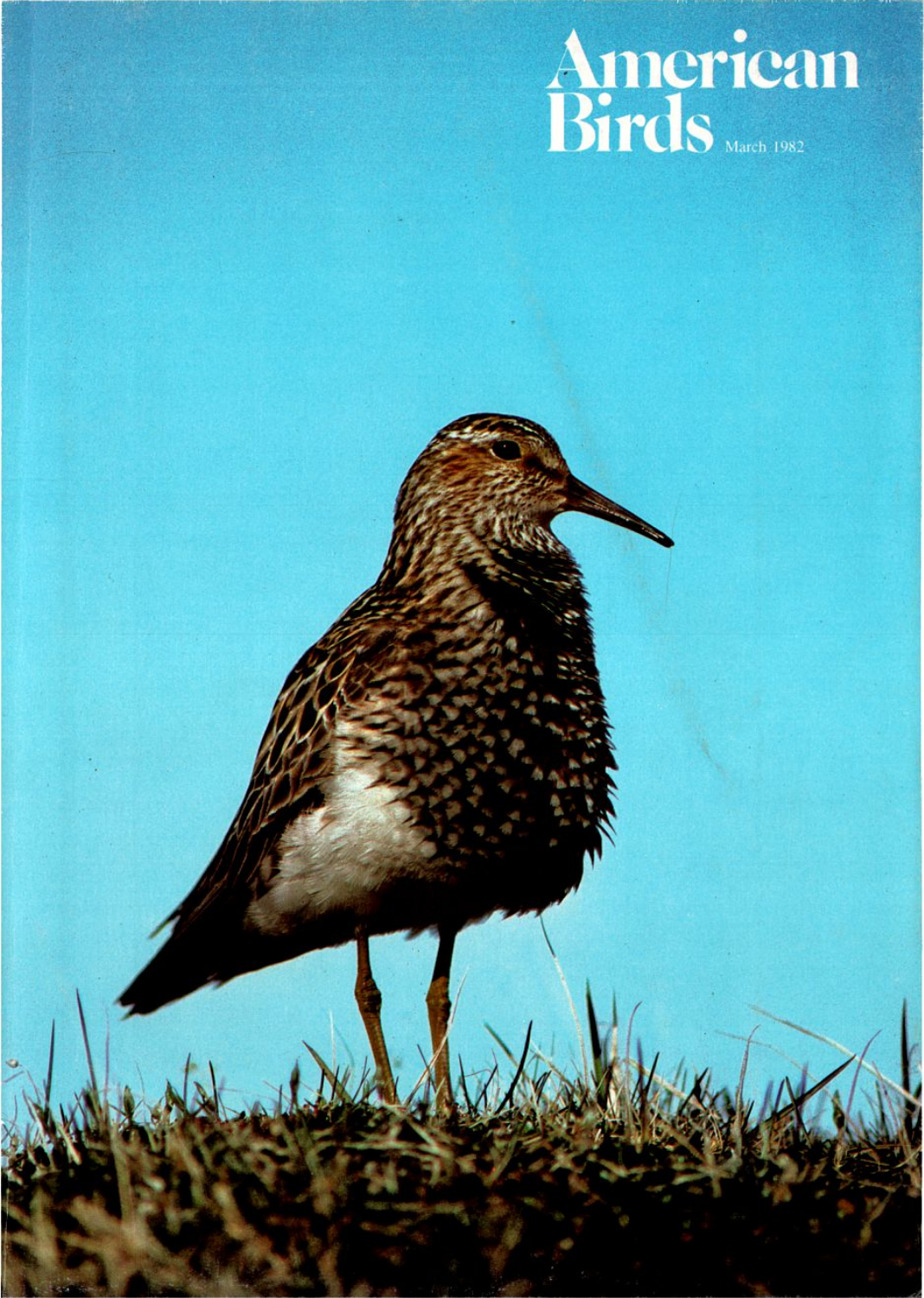**March 1982, Vol. 36, No. 2** 

# **American Birds**

**A bimonthly journal devoted to the birds of the Americas** 

**Published by the National Audubon Society/.Russell W. Peterson, Publisher** 

| <b>EDITORIAL ADVISORS</b>   | <b>EDITORS</b>                                                       |
|-----------------------------|----------------------------------------------------------------------|
| John W. Aldrich             | Robert S. Arbib, Jr./ Editor                                         |
| Mary H. Clench              | <b>Susan Roney Drennan</b> / Associate Editor                        |
| <b>Thomas R. Howell</b>     | Lois Heilbrun/ Christmas Bird Count                                  |
| <b>Frances C. James</b>     | <b>Chandler S. Robbins/ Technical Editor</b>                         |
| Robert J. Newman            | <b>J. P. Myers/Editor, Special Projects</b>                          |
| <b>Kenneth C. Parkes</b>    | <b>Aldeen and Willet T. VanVelzen/ Breeding Bird Censuses</b>        |
| <b>Roger Tory Peterson</b>  | Calvin L. Cink and Roger L. Boyd/ Winter Bird-Populations            |
| Olin Sewall Pettingill, Jr. | <b>Elisabeth Lawatsch/ Circulation Manager</b>                       |
| <b>George Miksch Sutton</b> | <b>Karen Slotnick</b> / Assistant Editor                             |
| Dale A. Zimmerman           | <b>Anne Wagner</b> / <i>Advertising</i> ; <i>Editorial Assistant</i> |

#### **INFORMATION FOR AUTHORS, ARTISTS, PHOTOGRAPHERS**

**AMERICAN BIRDS welcomes the submission of articles and photographs for publication. Our major areas of interest are the changing distribution, population, migration, and rare occurrence of the avifauna of North and South America, including Middle America and the West Indies. We solicit articles on problems in field identification, in our "Site Guide" series of birding locales, in our "Centers of Learning" series that profiles institutions concerned with ornithology.** 

**ARTISTS AND PHOTOGRAPHERS--AMERICAN BIRDS is now able to publish more pages of illustrative material, both in color and black-and-white. We welcome submission of photographic essays or series of topical interest, high quality single photographs of significance, transparencies of paintings in color, as well as line or wash drawings that can be used in an illustrative or even decorative manner. We would like to hear from (with a sample or two) artists who might be willing to illustrate articles for us. As usual, documentary photographs will be used, when space permits, in our Changing Seasons and Regional Report sections.** 

**For a "Work in Progress" column, we welcome notices of research projects seeking field reports or other collaboration; we publish advance notices of important conventions, meetings, symposia, seminars, and conferences.** 

**All submissions will be carefully considered, but authors considering major submissions should correspond with the editors first. AMERICAN BIRDS publishes papers of a technical nature but only when written in a less-than-technical, easily readable style: i.e., no complicated equations, lengthy tables, or complex graphs. Major articles should be limited to 3000 words; exceptions may be agreed upon after consultation. All material submitted should be original, and previously unpublished. Manuscripts should follow accepted rules of format and style, be typewritten, double-spaced,**  on white paper, with generous margins. Photographs should be glossy black-and-white or transpar**encies, clearly marked with author's name and address. We require the original typescript and one carbon copy. All manuscripts will be acknowledged, but authors must recognize that a backlog exists which may entail delayed publication after acceptance. Manuscripts are refereed before acceptance. For further information address the editors at the American Birds offices, 950 Third Avenue, New** 

**York, N.Y. 10022. Telephone: 212-546-9189.** 

**AMERICAN BIRDS is published six times a year. Editorial and business offices are located at 950 Third Avenue, New York, N.Y. 10022 Subscriptions: \$15 a year for the U.S.A. and \$18 (\$U.S.) foreign and Canada, \$16 libraries and institutions. Single copies: Christmas Bird Count (July) \$7.50 (\$9.50 foreign and Canada); Fall Migration (March), Winter Season (May), Spring Migration (September), Nesting Season (November), Winter Bird-Population Studies and Breeding Bird Censuses (January) \$2.50, (\$3.00 foreign and Canada). Checks and money order**  should be made payable to AMERICAN BIRDS. Second class postage paid at New York, N.Y. and additional Post Offices. Copyright © 1982 by **the National Audubon Society, Inc.** 

Postmaster: if undeliverable, please notify American Birds on Form 3579 at 950 Third Avenue, New York, N.Y. 10022. ISSN: 004-7686.

**The Table of Contents for this issue will be found on the back cover**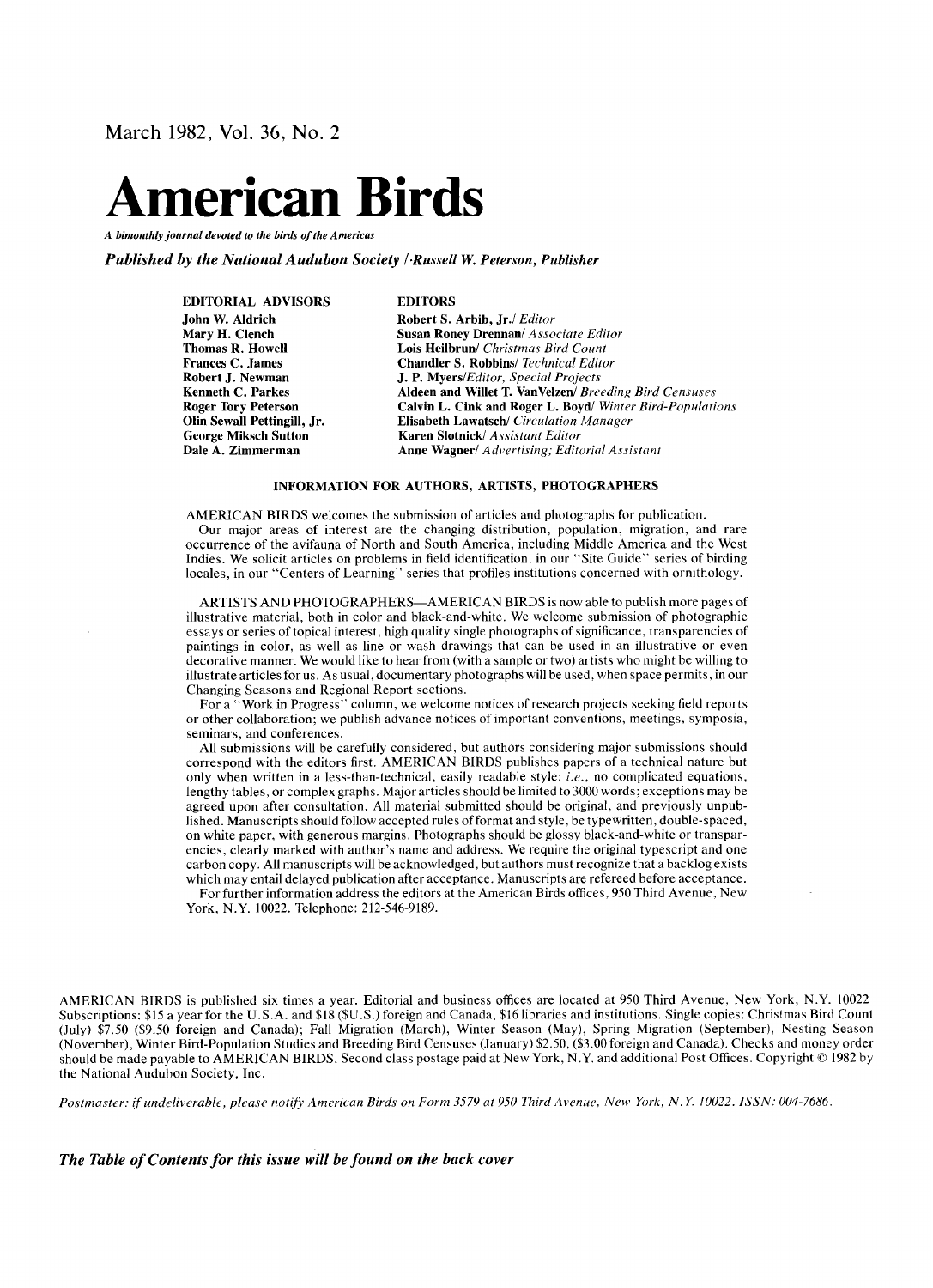## **American Birds reprints available**

**American Birds has an inventory of reprints frequently requested by our readers. Prices quoted include postage.** 

**Pelagic Birds in the Gulf of Maine. Davis W. Finch, William C. Russell and Edward V. Thompson. 1978. With extensive notes and numerous photographs of flying birds: a range and identification manual on 28 species of birds found in the North Atlantic. 30 pp., with covers. \$3.00** 

**Wintering Areas of Bird Species Potentially Hazardous to Aircraft. Edited by Danny Bystrak, Chandler S. Robbins, Susan Roney Drennan and Robert Arbib. 1974. A discussion of winter ranges of 140 species of North American birds, with 140 full page maps, drawn from Christmas Bird Count data. 156 pp. \$4.50.** 

**on the building of a basic ornithologicalibrary, 1977. With selections by O.S. Pettingill, Jr., Kenneth C. Parkes, Thomas R. Howell, Dale Zimmerman, Dean Amadon, et al. Choosing a basic library. The Master List of 65 titles. A selection of regional bird books. Reviews. 20 pp. \$1.45** 

#### **Instruction and interpretation reprints**

**The Audubon Winter. Bird Population Study, Haven Kolb..1965. How to make and report one. \$0.45. An appraisal of the Audubon Winter Bird. Population Study, Chandler S. Robbins. 1972. An evaluation of, and suggestions for perfecting your study. \$0.45. Breeding Bird Census, Why and How, George A. Hall. 1946. The rationale and the method. Instructions for preparing reports. \$0.45. Breeding Bird Census Instructions, Willet T. Van Velzen. 1972. Instructions, with sample manuscript. \$0.45. A quantitative method of habitat description, Frances C. James, and Henry H. Shugart. 1970. How to measure, quantify, and report vegetation in Audubon studies. \$0.45. On understanding quantitative surveys of vegetation, Frances C. James. 1978. What those numbers mean and how to use them to envision a census area. \$0.55.** 

**Career Opportunities in Ornithology. Prepared for the American Ornithologists' Union by a committee: F.C. James, et al. 1974. Information on where to seek degrees and jobs in ornithology, by experts, with a list of institutions, societies and their publications. \$0.45.** 

**National Directory of Rare Bird Alerts. Susan Roney Drennan. 1975, updated to 1976. \$0.45.** 

**On the art of estimating numbers. Robert Arbib. 1972. A successful method of self- or group teaching that results in more accurate estimating of bird flocks. With a photo quiz. \$0.45.** 

**The Blue List for 1981, the first decade. James Tate, Jr. 1981. The current 69-species list, and other species listed earlier, with a history of the listing of each. \$1.45.** 

**The return of the Great-tailed Grackle, James Pruitt and Nancy McGowan. 1975. Identification of the Great-tailed and Boat-tailed grackles with drawings and double-page color plate. \$1.35** 

**Back Issues of Audubon Field Notes and American Birds.** 

**Copies are available for almost all volumes and issues; some early issues are now out of print, and some scattered later issues in very short supply. Write us for quotation on your needs.** 

**Check or money order (in U.S. \$ only) to** 

**American Birds 950 Third Avenue New York, N.Y. 10022**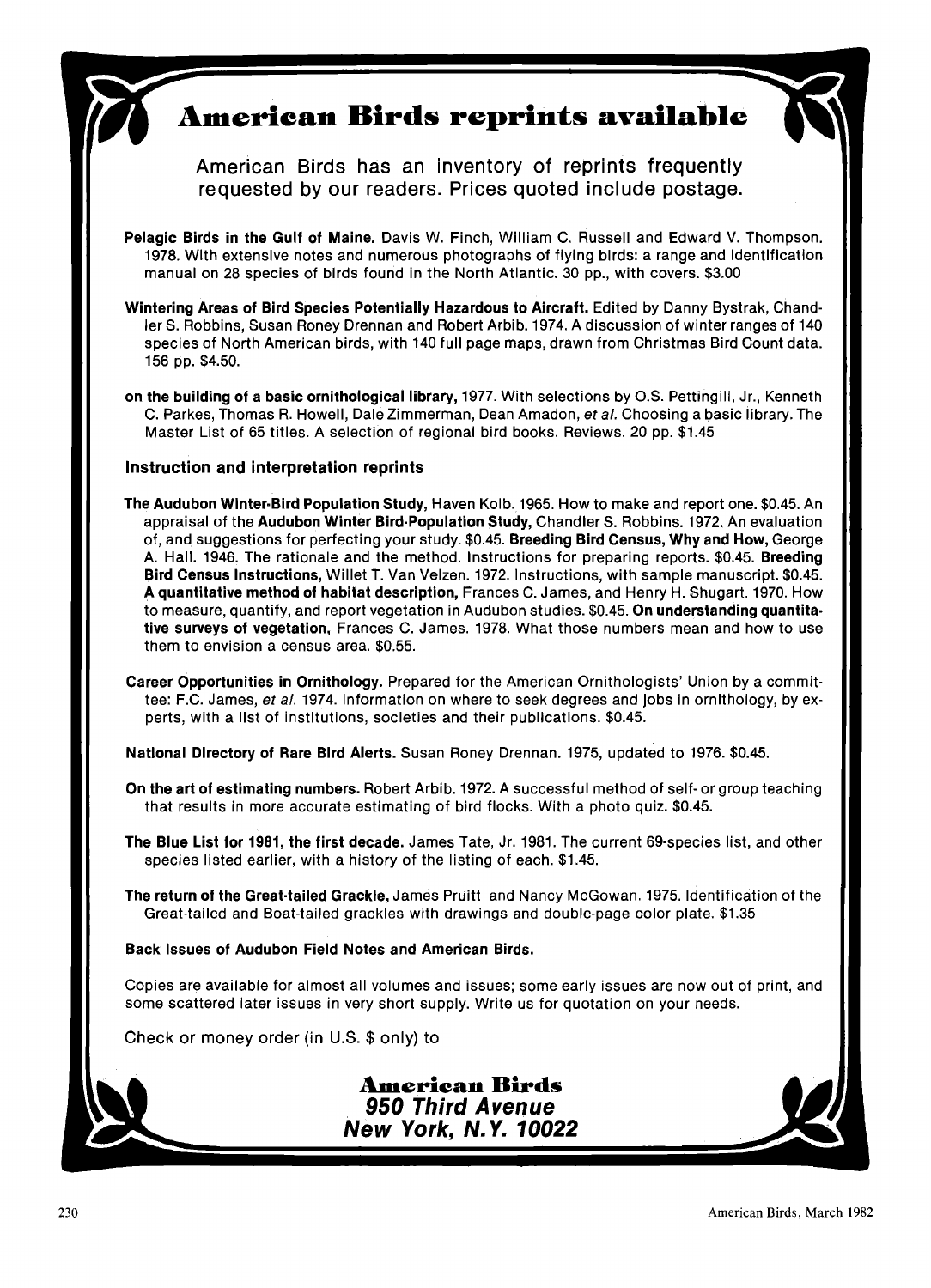## **Market Place**

#### **BOOKS**

**BIRD BOOKS are our specialty. Please send \$1., for a comprehensive catalog. BUTEO BOOKS, PO Box 481, Vermillion SD 57069.** 

**BOOKS on Birds and Natural History subjects, new and out-ofprint. Catalog \$1.50. PETERSEN BOOK CO., Box 966, Davenport, IA 52805.** 

**BIRDING EAST OR WEST AF-RICA, SOUTHEAST ASIA, THE GALAPAGOS? Send \$2.00 for an extensive, annotated catalogue of out of print, rare and new bird books (including latest foreign field guides). Bird books bought. PATRICIA LEDLIE- bookseller, Box 46, Buckfield, ME 04220, 207-336-2969.** 

**BIRD AND NATURAL HISTORY BOOKS. New and secondhand bought and sold. Foreign language htles available. Dernam Books, St. Arms, East Peckham, Tonbridge, Kent, United Kingdom.** 

**BIRD BOOKS, other natural history rare, out-of-print, color plate. Catalog \$2 Books bought. Larry J. Rusecki, Blue Ridge Rd., Schroon Lake, NY 12870. Tel: 518-532-7863.** 

#### **RENTALS**

**CAPE COD SUMMER RENTAL: 3 br, overlooking duck pond, fields, woods, 314 mi. to beach, \$1500Imo. 617-362-4993.** 

#### **OPTICAL EQUIPMENT**

**LEITZ, ZEISS, B&L, SWIFT, BUSHNELL, NIKON, OPTOLYTH OPTICS and accessories. Send stamp for discount list. Specify literature desired. Large stock. Orders filled day received. Postpaid. BIRDING, Box 5-E, Amsterdam, NY 12010.** 

#### **BIRD ART**

**ORIGINAL AUDUBON PRINTS. Handcolored, small and large bird editions. Write AUDUBON, 9720 Spring Rdg. Ln., Vienna, VA 22180.** 

#### **FEEDERS**

**FEEDERS. America's finest squirrel, starling and grackle-proof feeders.**  Free catalog. DIALABIRD, **Chestnut Street, Westwood, NJ 07675.** 

#### **TOURS**

**SEAPLANE FLIGHTS to Fort Jefferson in the Dry Tortugas. See nesting Noddy, Sooty Terns and as many as 86 other species in transit. For lowest price, latest model seaplane with five passenger capacity, and most experienced pilots in the keys, contact KEY WEST SEA-PLANE SERVICE, Key West, FL 33040 (305) 294-6978.** 

#### **BIRDING GUIDE SERVICES**

**ALLEZ COURIERS. C'est la difference. See the sights and birds of the British Isles, Europe and North Africa. Go when and where you want accompanied by experienced courier. Brochure: 3, Coningsby Road, London N4 lEG, United Kingdom.** 

#### **STAMPS**

**BIRDS ON POSTAGE STAMPS from many countries. 25 different 35½. Free list. GEO. FORD, P.O Box 5203-A, Gulfport, Fla. 33737** 

#### **SUBSCRIPTION OFFER**

**Send us a new subscription for AMERICAN BIRDS for a friend, club member, oras a gift, and we add one free issue to your current subscription. Send us six new subscriptions, and get a year's subscription free Send names, addresses, and \$15 for each (\$18 Canada and foreign).** 

#### **RESULTS!**

**At \$3 a word, minimum 10 words, you reach a possible 31,000 readers w•th your AMERICAN BIRDS Market Place ad. Buy, sell, job hunt, talent hunt, rent, offer, seek, dispose!** 

#### **BACK ISSUES WANTED**

**If you have copies in good condition of Audubon Field Notes or AMERICAN BIRDS from Volume 1, Number 1, you can get a valuable tax deduction for their current total worth plus postage by donating them to AMERICAN BIRDS. Urgently needed now, Vol. 29, No. 1,1975; Vol. 30, No 3, 1976; Vol. 33, Nos. 5 and 6, 1979 For other issues, please make offering by letter only; send no other issues without prior correspondence.** 

#### **WANTED**

**WANTED: Individuals with proficiency in field identification, avian research and environmental education to work as interns at Cape May, NJ, Sept-Nov., 1982. Send resume to: Cape May Bird Observatory, P.O. Box 3, Cape May Pt., NJ 08212.** 

#### **American Birds ]982 Photo Salon**

**IF INTEREST WARRANTS we will publish a photography salon similar to those published previously. Two categories: black and white prints, and color (either tansparencies or prints). Winning entries published in American Birds, Volume 36, Number 5, September 1982, with modest cash awards. First Prize color**  photograph will be our September front cover if it allows vertical orientation. Limit, 6 entries per photographer, **unpublished North American material only. Clearly mark each entry with name and address, and enclose stamped return envelope. All entries will be acknowledged and returned after judging or use.** 

#### **Deadline for entries: July 15, 1982 Address: Photo Salon, American Birds, 950 Third Avenue, New York, NY 10022.**